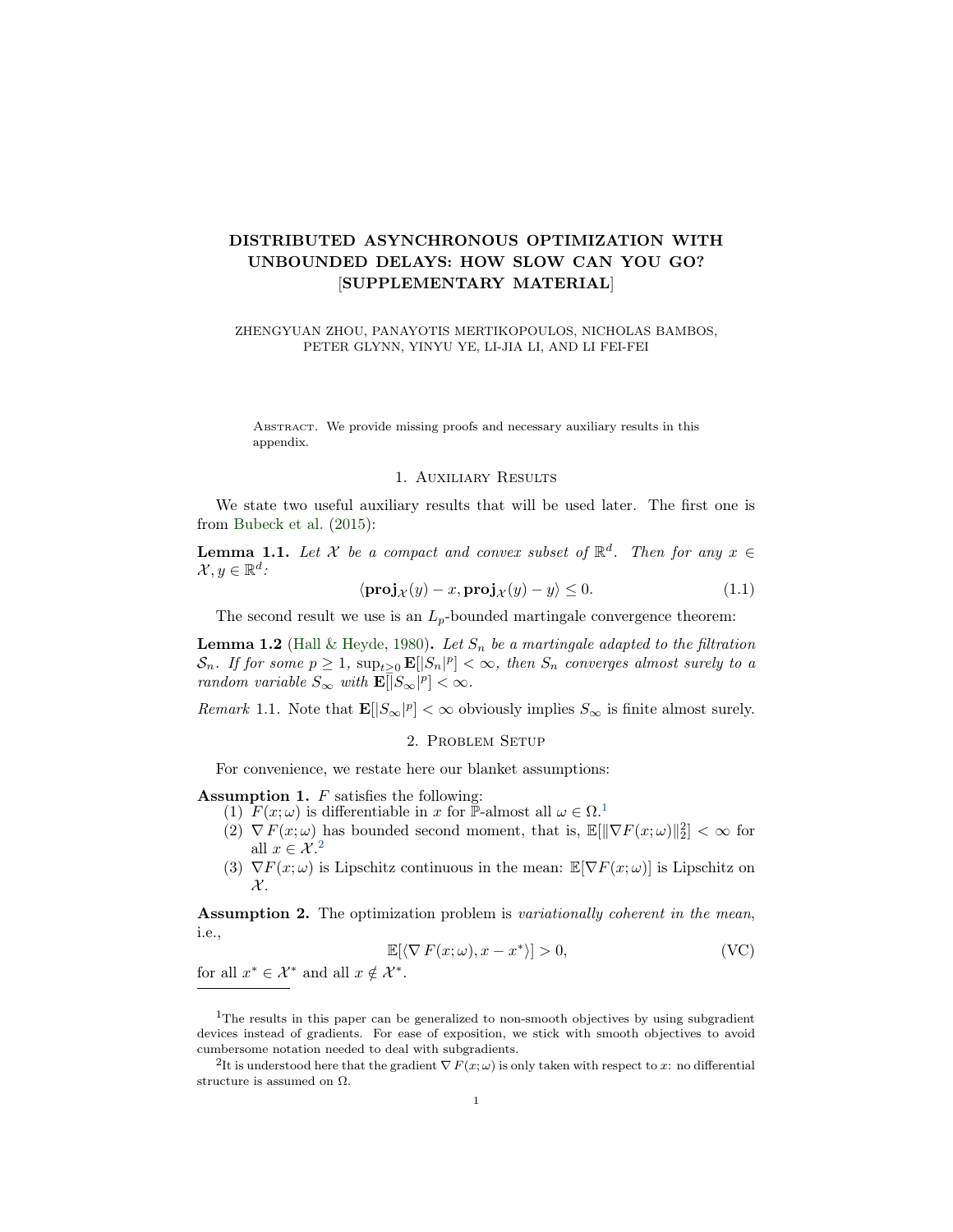**Assumption 3.** The gradient delay process  $d_n$  and the step-size sequence  $\alpha_n$  of satisfy one of the following conditions:

- (1) Bounded delays:  $\sup_n d_n < \infty$  and  $\sum_{n=1}^{\infty} \alpha_n^2 < \infty$ ,  $\sum_{n=1}^{\infty} \alpha_n = \infty$ .
- (2) Linearly growing delays:  $d_n = \mathcal{O}(n)$  and  $\alpha_n \propto 1/(n \log n)$  for large n.
- (3) Polynomially growing delays:  $d_n = \mathcal{O}(n^q)$  for some  $q \geq 1$  and  $\alpha_n \propto$  $1/(n \log n \log \log n)$  for large n.

We also define the following constants that will be handy later in the proofs:

- (1)  $C_1 = \sup_{x \in \mathcal{X}} \mathbb{E}[\|\nabla F(x; \omega)\|_2].$
- (2)  $C_2 = \sup_{x \in \mathcal{X}} \mathbb{E}[\|\nabla F(x; \omega)\|_2^2].$
- (3)  $C_3$  is the Lipschitz constant for  $\nabla f(x) (= \mathbb{E}[\nabla F(x; \omega)])$ :

$$
\|\nabla f(x) - \nabla f(x')\|_2 \le C_3 \|x - x'\|_2.
$$
\n(2.1)

(4)  $C_4 = \sup_{x,x' \in \mathcal{X}} ||x - x'||_2.$ 

Since  $\nabla F(x,\omega)$  has bounded second moment, it must also have bounded first moment. Consequently, since X is compact and  $\mathbb{E}[\nabla F(x;\omega)]$  is continuous,  $C_1$  <  $\infty, C_2 < \infty.$ 

### 3. Deterministic Convergence Analysis

We begin with the deterministic case, i.e., the distributed asynchronous gradient descent (DAGD) scheme with perfect gradient information.

3.1. Energy Function. Recall the energy function defined in the main text:

$$
E(y) = ||x||_2^2 - ||\mathbf{proj}_{\mathcal{X}}(y)||_2^2 + 2\langle y, \mathbf{proj}_{\mathcal{X}}(y) - x \rangle,
$$
\n(3.1)

where x is a fixed base point in  $\mathcal X$ . Here we emphasize explicitly its dependence on x and write  $E(x, y)$  instead: even though it's more cumbersome notation compared to before, it would also make clear the role played by the specific choice of  $x$  later.

<span id="page-1-0"></span>**Lemma 3.1.** Pick any  $x \in \mathcal{X}, y \in \mathbb{R}^d$ . We have:

- (1)  $E(x, y) \ge 0$  with equality if and only if  $proj_{\mathcal{X}}(y) = x$ .
- (2) Let  $\{y_n\}_{n=1}^{\infty}$  be a sequence. Then for any  $x \in \mathcal{X}$ ,  $E(x, y_n) \to 0$  if and only if  $\operatorname{proj}_{\mathcal{X}}(y_n) \to x$ .

Proof. Per the definition of the energy function, we have:

$$
E(x,y) - ||\operatorname{proj}_{\mathcal{X}}(y) - x||_2^2 = ||x||_2^2 - ||\operatorname{proj}_{\mathcal{X}}(y)||_2^2 + 2\langle y, \operatorname{proj}_{\mathcal{X}}(y) - x\rangle - \left\{ ||\operatorname{proj}_{\mathcal{X}}(y)||_2^2 - 2\langle \operatorname{proj}_{\mathcal{X}}(y), x\rangle + ||x||_2^2 - 2\langle \operatorname{proj}_{\mathcal{X}}(y), x\rangle\right\}
$$
  
\n
$$
= -2||\operatorname{proj}_{\mathcal{X}}(y)||_2^2 + 2\langle y - \operatorname{proj}_{\mathcal{X}}(y), \operatorname{proj}_{\mathcal{X}}(y) - x\rangle
$$
  
\n
$$
+ 2\langle \operatorname{proj}_{\mathcal{X}}(y), \operatorname{proj}_{\mathcal{X}}(y) - x\rangle + 2\langle \operatorname{proj}_{\mathcal{X}}(y), x\rangle
$$
  
\n
$$
= 2\langle y - \operatorname{proj}_{\mathcal{X}}(y), \operatorname{proj}_{\mathcal{X}}(y) - x\rangle \ge 0, \qquad (3.2)
$$

where the last inequality follows from [Lemma 1.1.](#page-0-2) Consequently,  $E(x, y)$ − $\parallel$ **proj**<sub> $\chi$ </sub>(y)−  $||x||_2^2 = 0$ . And if  $E(x, y) = 0$ , we must have  $|| \operatorname{proj}_{\mathcal{X}}(y) - x||_2^2$ , therefore implying  $\text{proj}_{\mathcal{X}}(y) = x$ . Similarly, if  $E(x, y_n) \to 0$ , then  $\|\text{proj}_{\mathcal{X}}(y_n) - x\|_2^2 \to 0$ , thereby implying  $\mathbf{proj}_{\mathcal{X}}(y_n) \to x$ .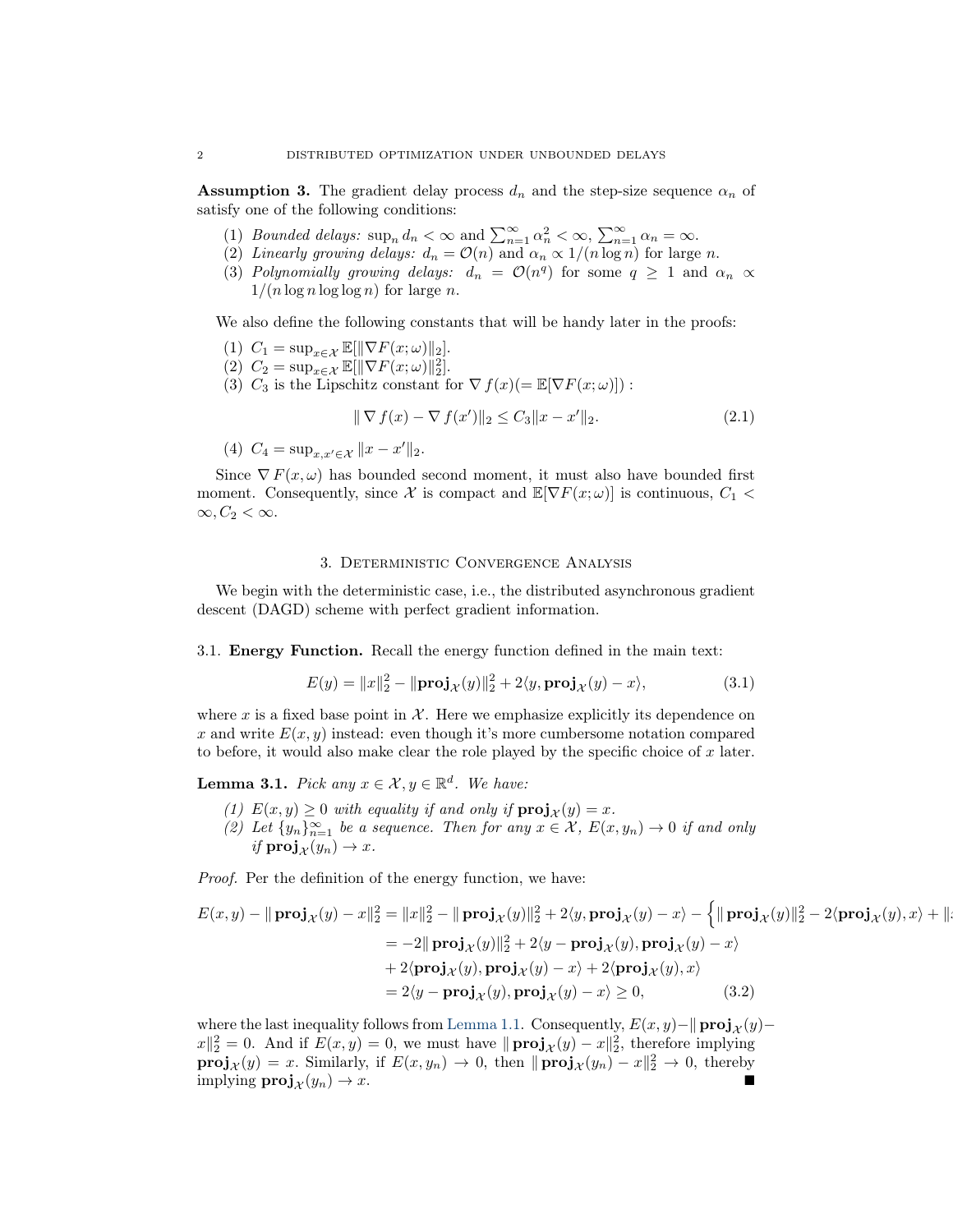#### <span id="page-2-0"></span>3.2. Main Convergence Result.

**Proposition 3.2.** Under [Assumptions 1](#page-0-3)[–3,](#page-0-4) DAGD admits a subsequence  $x_{n_k}$  that converges to  $\mathcal{X}^*$  as  $k \to \infty$ .

# Proof. We provide the details for all the steps.

(1) Defining  $b_n = \nabla f(x_{s(n)}) - \nabla f(x_n)$ , we can rewrite the gradient update in DAGD as:

$$
y_{n+1} = y_n - \alpha_{n+1} \nabla f(x_{s(n)})
$$
  
=  $y_n - \alpha_{n+1} \nabla f(x_n) - \alpha_{n+1} {\nabla f(x_{s(n)}) - \nabla f(x_n)}$   
=  $y_n - \alpha_{n+1} (\nabla f(x_n) + b_n).$  (3.3)

Recall here once again that  $s(n)$  denotes the previous iteration count whose gradient becomes available only at the current iteration  $n$ . By bounding  $b_n$ 's magnitude using the delay sequence through a careful analysis, we establish that under each one of the three conditions,  $\lim_{n\to\infty} ||b_n||_2 = 0$ . The analysis here, particularly the one for the last two conditions, reveals the following pattern: as the magnitude of the delays gets larger and larger in the order of growth, one needs to use a more and more mild step-size in order to mitigate the damage done by the stale gradient information. Intuitively, smaller step-size is more helpful in larger delays because it has a better "averaging" effect, such that it is more tolerant of the delays.

To see this, we start by expanding  $b_n$  as follows:

$$
||b_n||_2 = || \nabla f(x_{s(n)}) - \nabla f(x_n)||_2 \le L ||x_{s(n)} - x_n||_2
$$
  
\n
$$
= C_3 || \mathbf{proj}_{\mathcal{X}}(y_{s(n)}) - \mathbf{proj}_{\mathcal{X}}(y_n) ||_2 \le L ||y_{s(n)} - y_n||_2
$$
  
\n
$$
\le C_3 \{ ||y_{s(n)} - y_{s(n)+1}||_2 + ||y_{s(n)+1} - y_{s(n)+2}||_2 + \cdots + ||y_{n-1} - y_n||_2 \}
$$
  
\n
$$
= C_3 \sum_{r=s(n)}^{n-1} ||\alpha_{r+1} \nabla f(x_{s(r)})||_2 \le C_3 \sup_{x \in \mathcal{X}} || \nabla f(x)||_2 \sum_{r=s(n)}^{n-1} \alpha_{r+1} = C_3 V_{\max} \sum_{r=s(n)}^{n-1} \alpha_{r+1}.
$$
  
\n(3.4)

We now consider two cases, depending on whether the delays are bounded or not.

(a) If  $\{\alpha_n\}_{n=1}^{\infty}$  and  $d_n \leq D, \forall n$  satisfy [Assumption 3,](#page-0-4) then  $d_{s(n)} = n$  $s(n) \leq D$ . Consequently,

$$
0 < \sum_{r=s(n)}^{n-1} \alpha_{r+1} = \sum_{r=s(n)+1}^{n} \alpha_r \le \sum_{r=n-D}^{n} \alpha_r \le D \max_{r \in \{n-D, \dots, n\}} \alpha_r \to 0 \quad \text{as } n \to \infty,
$$
\n(3.5)

where the limit approaching 0 follows from  $\lim_{n\to\infty} \alpha_n = 0$ , which it-self is a consequence of [Assumption 3.](#page-0-4) This implies  $\lim_{n\to\infty} C_3 V_{\max} \sum_{r=s(n)}^{n-1} \alpha_{r+1} =$ 0 and consequently,  $\lim_{n\to\infty} ||b_n||_2 = 0.$ 

(b) We consider each of the two conditions in turn. When  $\alpha_{n-1} = \frac{1}{n \log n}$ and  $d_n = O(n)$ , it is easy to verify (by integration) that this particular choice of sequence satisfies  $\sum_{n=1}^{\infty} \alpha_n^2 < \infty$ ,  $\sum_{n=1}^{\infty} \alpha_n = \infty$ . Since  $d_n =$  $O(n)$ , we have  $n - s(n) \leq Ks(n)$  for some universal constant  $K > 0$ ,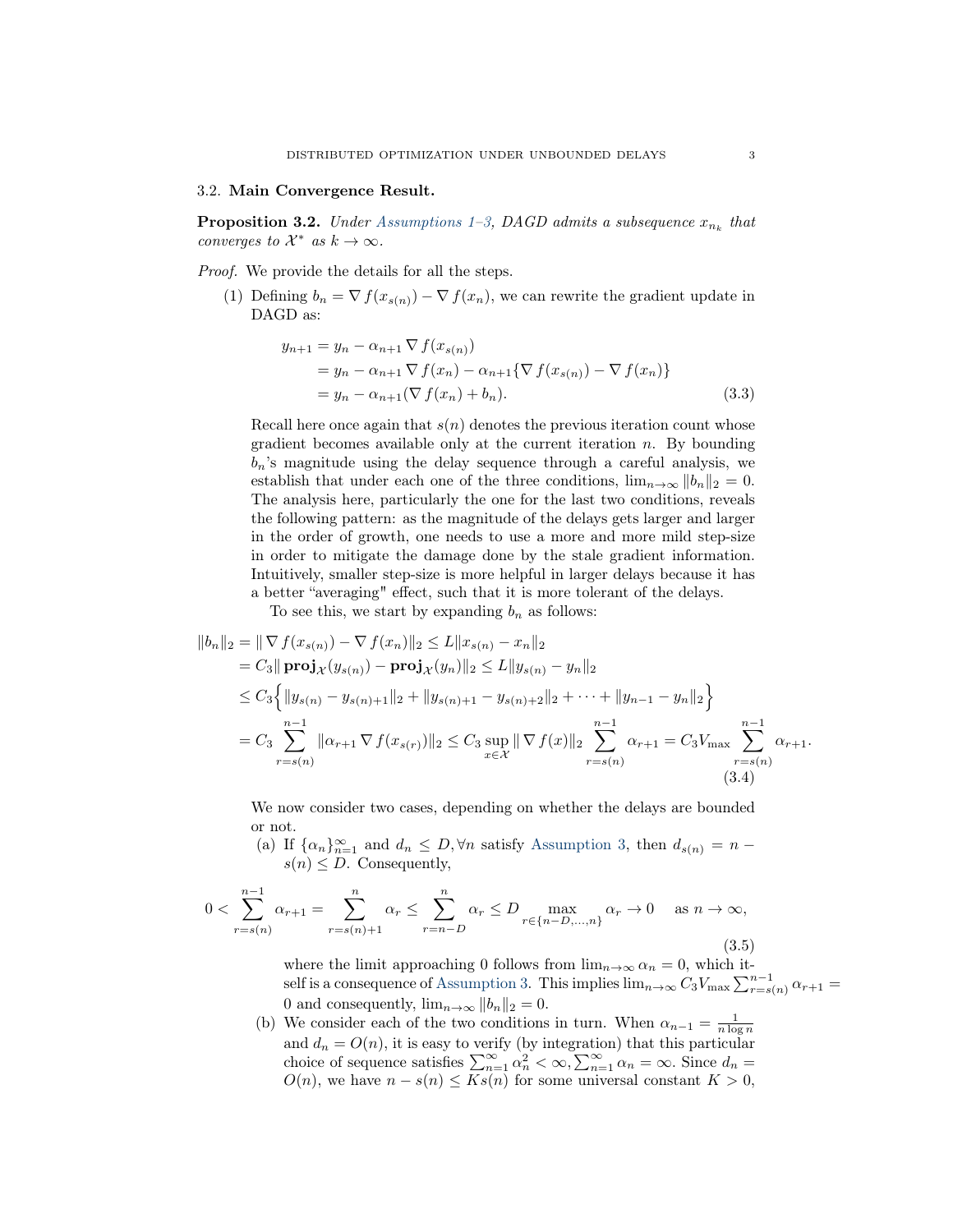which means  $n \leq s(n) + Ks(n)$ . Consequently, we have:

$$
0 < \sum_{r=s(n)}^{n-1} \alpha_{r+1} = \sum_{r=s(n)}^{s(n)+Ks(n)} \alpha_r \le \int_{s(n)}^{s(n)+Ks(n)} \frac{1}{r \log r} dr
$$
\n
$$
= \log \frac{\log(s(n) + Ks(n))}{\log s(n)} = \log \frac{\log(K+1) + \log s(n)}{\log s(n)} \to 0 \quad \text{as } n \to \infty, \quad (3.6)
$$

where the last limit follows from  $s(n) \to \infty$  as  $n \to \infty$  because  $n \leq$  $s(n) + Ks(n).$ 

Next, When  $\alpha_{n-1} = \frac{1}{n \log n \log \log n}$  and  $d_n = O(n^a), a > 1$ , it is again easy to verify (by integration) that this particular choice of sequence satisfies [Assumption 3.](#page-0-4) Since  $d_n = O(n^a)$ , we have  $n - s(n) \le K s(n)^a$ for some universal constant  $K > 0$ , which means  $n \leq s(n) + Ks(n)^a$ . Consequently, we have:

$$
0 < \sum_{r=s(n)}^{n-1} \alpha_{r+1} = \sum_{r=s(n)}^{s(n)+Ks(n)^a} \alpha_r \le \int_{s(n)}^{s(n)+Ks(n)^a} \frac{1}{r \log r \log \log r} dr
$$
\n
$$
= \log \frac{\log \log(s(n) + Ks(n)^a)}{\log \log s(n)} \le \log \frac{\log \log(s(n)^a + Ks(n)^a)}{\log \log s(n)}
$$
\n
$$
= \log \frac{\log(\log(K+1) + a \log s(n))}{\log \log s(n)} < \log \frac{\log((K+1)\log s(n) + a \log s(n))}{\log \log s(n)}
$$
\n
$$
= \log \frac{\log(K+1+a) + \log \log s(n)}{\log \log s(n)} \to 0, \text{ as } n \to \infty,
$$
\n(10)

 $\cdot$  /  $\cdot$ 

where the last limit follows from  $s(n) \to \infty$  as  $n \to \infty$ , again because  $n \leq s(n) + Ks(n)^a$ .

(2) With the defintion of  $b_n$ , DAGD can be written as:

$$
x_n = \mathbf{proj}_{\mathcal{X}}(y_n),
$$
  
\n
$$
y_{n+1} = y_n - \alpha_{n+1}(\nabla f(x_n) + b_n).
$$
\n(3.8)

We then use the energy function to study the behavior of  $y_n$  and  $x_n$ . More specifically, we look at the quantity  $E(\mathcal{X}^*, Y_{n+1}) - E(\mathcal{X}^*, Y_n)$  and bound this one-step change using the step size  $\alpha_n$ , the  $b_n$  sequence and the defining quantity  $\langle \nabla f(x_n), x_n - x^* \rangle$  of a variationally coherent function (as well as another term that will prove inconsequential). We then telescope on  $E(X^*, Y_{n+1}) - E(X^*, Y_n)$  to obtain an upper bound for  $E(X^*, Y_{n+1}) E(X^*, Y_0)$ . Since the energy function is always non-negative [\(Lemma 3.1\)](#page-1-0),  $E(X^*, Y_{n+1}) - E(X^*, Y_0)$  is at least  $-E(X^*, Y_0)$  for every *n*. However, utilizing the fact that  $b_n$  converges to 0 and that  $\langle \nabla f(x_n), x_n - x^* \rangle$  is always positive (unless the iterate is exactly an optimal solution), we show that the upper bound will approach  $-\infty$  if  $X_n$  only enters  $\mathcal{N}(\mathcal{X}^*, \epsilon)$ , an open  $\epsilon$ -neighborhood of  $\mathcal{X}^*$ , a finite number of times (for an arbitrary  $\epsilon > 0$ ). This generates an immediate contradiction, and thereby establishes that  $X_n$  will get arbitrarily close to  $\mathcal{X}^*$  for an infinite number of times. This then implies that there exists a subsequence of the DAGD iterates that converges to the set of global optima:  $x_{n_k} \to \mathcal{X}^*$ , as  $k \to \infty$ .

To prove the claim, for simplicity and without loss of generality, we assume  $\mathcal{X}^* = \{x^*\}.$  If  $\mathcal{X}^*$  contains more than one point, the analysis is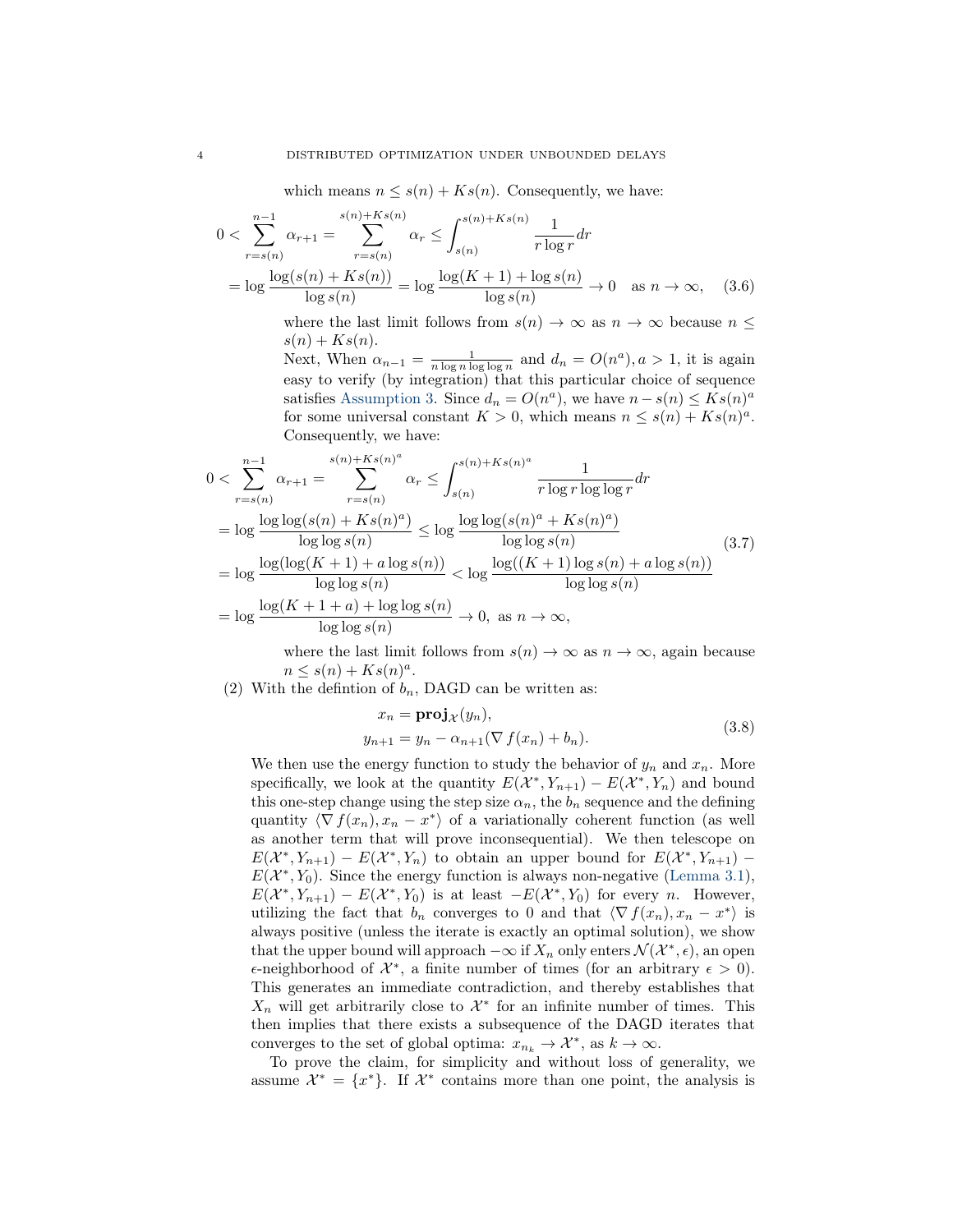identical provided we change all the point-to-point distance to point-to-set distance. We now bound the energy change in one step as follows:

<span id="page-4-1"></span>
$$
E(x^*, y_{n+1}) - E(x^*, y_n) = ||x^*||_2^2 - ||\mathbf{proj}_X(y_{n+1})||_2^2 + 2\langle y_{n+1}, \mathbf{proj}_X(y_{n+1}) - x^* \rangle
$$
  
\n
$$
- \{ ||x^*||_2^2 - ||\mathbf{proj}_X(y_n)||_2^2 + 2\langle y_n, \mathbf{proj}_X(y_n) - x^* \rangle \}
$$
  
\n
$$
= ||\mathbf{proj}_X(y_n)||_2^2 - ||\mathbf{proj}_X(y_{n+1})||_2^2 - 2\langle y_n, \mathbf{proj}_X(y_n) - x^* \rangle
$$
  
\n
$$
+ 2\langle y_n - \alpha_{n+1}(\nabla f(x_n) + b_n), \mathbf{proj}_X(y_{n+1}) - x^* \rangle
$$
  
\n
$$
= ||\mathbf{proj}_X(y_n)||_2^2 - ||\mathbf{proj}_X(y_{n+1})||_2^2 + 2\langle y_n, \mathbf{proj}_X(y_{n+1}) - \mathbf{proj}_X(y_n) \rangle
$$
  
\n
$$
- 2\langle \alpha_{n+1}(\nabla f(x_n) + b_n), \mathbf{proj}_X(y_n) - x^* + \mathbf{proj}_X(y_{n+1}) - \mathbf{proj}_X(y_n) \rangle
$$
  
\n
$$
= -2\langle \alpha_{n+1}(\nabla f(x_n) + b_n), \mathbf{proj}_X(y_n) - x^* \rangle + 2\langle y_{n+1}, \mathbf{proj}_X(y_{n+1}) - \mathbf{proj}_X(y_n) \rangle
$$
  
\n
$$
+ ||\mathbf{proj}_X(y_n)||_2^2 - ||\mathbf{proj}_X(y_{n+1})||_2^2
$$
  
\n
$$
= -2\langle \alpha_{n+1}(\nabla f(x_n) + b_n), x_n - x^* \rangle + ||\mathbf{proj}_X(y_n) - y_{n+1}||_2^2 - ||\mathbf{proj}_X(y_{n+1}) - y_{n+1}||_2^2
$$
  
\n
$$
\leq -2\langle \alpha_{n+1}(\nabla f(x_n) + b_n), x_n - x^* \rangle + ||y_n - y_{n+1}||_2^2
$$
  
\n(3.9)

where the last equality follows from completing the squares and the last inequality follows from projection onto convex sets.

Now telescoping yields:

<span id="page-4-0"></span>
$$
E(x^*, y_{n+1}) - E(x^*, y_0) = \sum_{r=0}^n \{E(x^*, y_{r+1}) - E(x^*, y_r)\}
$$
  
\n
$$
\leq \sum_{r=0}^n \{-2\alpha_{r+1}\langle \nabla f(x_r) + b_r, x_r - x^* \rangle + \alpha_{r+1}^2 || \nabla f(x_r) + b_r||_2^2\}
$$
  
\n
$$
\leq -2 \sum_{r=0}^n \alpha_{r+1}\{\langle \nabla f(x_r), x_r - x^* \rangle - ||b_r||_2 ||x_r - x^*||_2\} + 2 \sum_{r=0}^n \alpha_{r+1}^2 \{||\nabla f(x_r)||_2^2 + ||b_r||_2^2\}
$$
  
\n
$$
\leq -2 \sum_{r=0}^n \alpha_{r+1}\{\langle \nabla f(x_r), x_r - x^* \rangle - C_4 ||b_r||_2\} + 2 \sum_{r=0}^n \alpha_{r+1}^2 \{C_2 + B\},
$$
\n(3.10)

where the last inequality follows from the fact that  $b_n$ 's must be bounded (since  $\lim_{n\to\infty} ||b_n||_2 = 0$ ) and hence let  $B \triangleq \sup_n ||b_n||_2$ . By [Assump](#page-0-4)[tion 3,](#page-0-4) we have  $2\sum_{r=0}^n \alpha_{r+1}^2 \{C_2 + B\} = \overline{B} < \infty$ . Now fix any positive number  $\epsilon$ . Assume for contradiction purposes  $x_n$  only enters  $\mathcal{N}(x^*, \epsilon)$  a finite number of times and let  $t_1$  be the last time this occurs. This means that for all  $r > t_1$ ,  $x_r$  is outside the open set  $\mathcal{N}(x^*, \epsilon)$ . Therefore, since a continuous function always achieves its minimum on a compact set, we have:  $\langle \nabla f(x_r), x_r - x^* \rangle \ge \min_{x \in \mathcal{X} - \mathcal{N}(x^*, \epsilon)} \langle \nabla f(x), x - x^* \rangle \triangleq a > 0, \forall r > t_1$ (note that a depends on  $\epsilon$ ). Further, since  $b_r \to 0$  as  $r \to \infty$ , pick  $t_2$  such that  $||b_r||_2 < \frac{a}{2C_4}$ ,  $\forall r \ge t_2$ . Denoting  $t = \max(t_1, t_2)$ , we continue the chain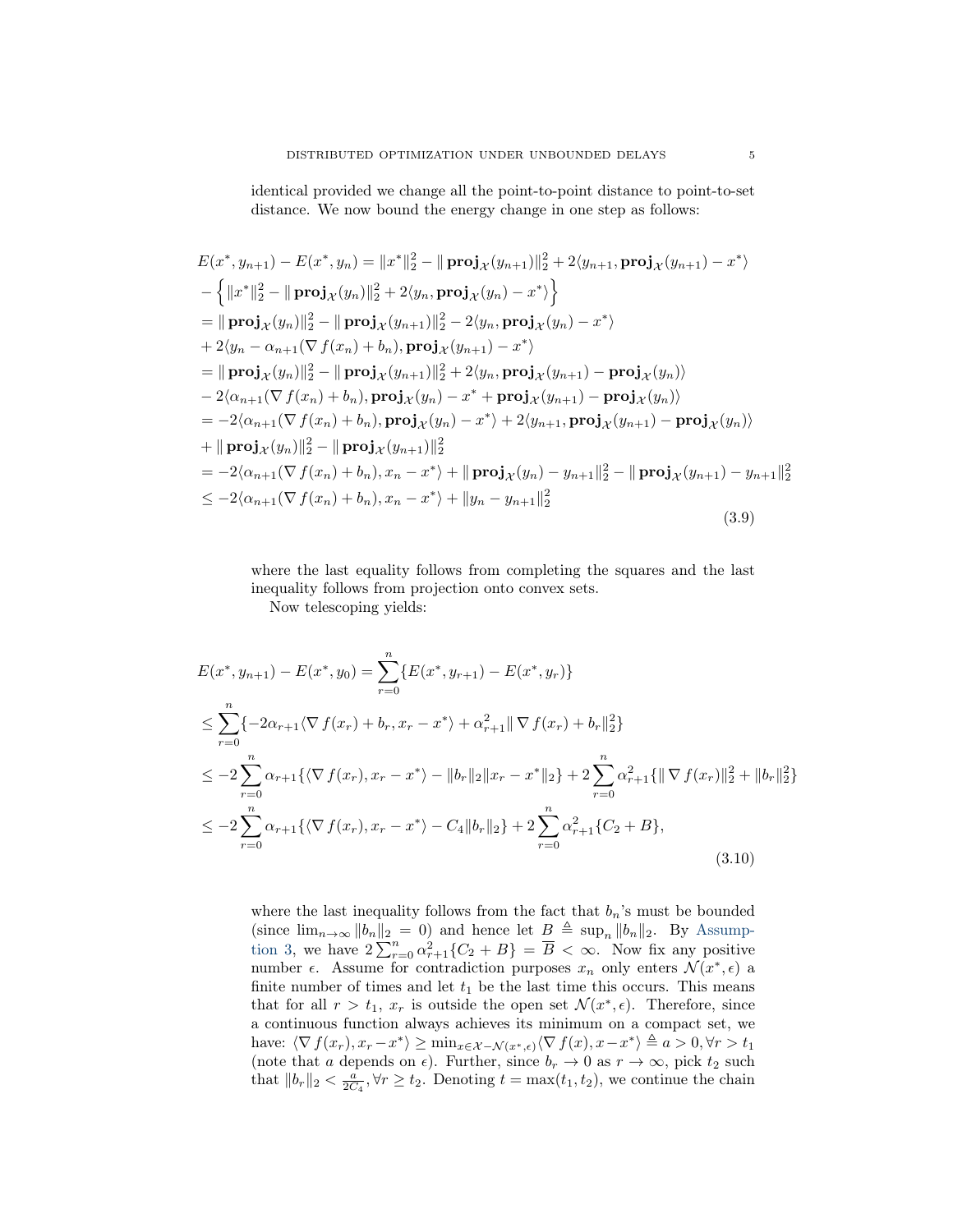of inequalities in Equation [\(3.10\)](#page-4-0) below:

$$
-E(x^*, y_0) \le E(x^*, y_{n+1}) - E(x^*, y_0) \le -2 \sum_{r=0}^t \alpha_{r+1} \{ \langle \nabla f(x_r), x_r - x^* \rangle - C_4 \|b_r\|_2 \}
$$
  
\n
$$
-2 \sum_{r=t+1}^n \alpha_{r+1} \{ \langle \nabla f(x_r), x_r - x^* \rangle - C_4 \|b_r\|_2 \} + 2 \sum_{r=0}^n \alpha_{r+1}^2 \{ C_2 + B \}
$$
  
\n
$$
\le -2 \sum_{r=0}^t \alpha_{r+1} \{ \langle \nabla f(x_r), x_r - x^* \rangle - C_4 \|b_r\|_2 \} - 2 \sum_{r=t+1}^n \alpha_{r+1} \{ a - C_4 \|b_r\|_2 \} + \overline{B}
$$
  
\n
$$
\le 2C_4 \sum_{r=0}^t \alpha_{r+1} |b_r\|_2 + \overline{B} - 2 \sum_{r=t+1}^n \alpha_{r+1} \{ a - \frac{a}{2} \}
$$
  
\n
$$
= \overline{B} - a \sum_{r=t+1}^n \alpha_{r+1} \to -\infty, \text{ as } n \to \infty
$$
  
\n(3.11)

where the first inequality follows from the energy function always being positive [\(Lemma 3.1\)](#page-1-0), the second-to-last inequality follows from variational coherence and the limit on the last line follows from [Assumption 3](#page-0-4) and that  $\overline{\overline{B}} \triangleq 2C_4 \sum_{r=0}^t \alpha_{r+1} |b_r||_2 + \overline{B}$  is just some finite constant. This yields an immediate contradiction and the claim is therefore established.

We are now in a position to prove our main convergence result for DAGD:

**Theorem 3.3.** Under [Assumptions 1–](#page-0-3)[3,](#page-0-4) the global state variable  $x_n$  of DAGD converges to  $\mathcal{X}^*$ .

*Proof.* Fix a given  $\delta > 0$ . Since  $\alpha_n \to 0$ ,  $b_n \to 0$  as  $n \to \infty$ , for any  $a > 0$ , we can pick an N large enough (depending on  $\delta$  and  $a$ ) such that  $\forall n \geq N$ , the following three statements all hold true:

$$
2BC_4\alpha_{n+1} + 2\alpha_{n+1}^2(C_2 + B^2) \le \frac{\delta}{2},
$$
  
\n
$$
C_4 \|\mathbf{b}_n\|_2 \le \frac{a}{2},
$$
  
\n
$$
\alpha_{n+1}(C_2 + B^2) < \frac{a}{2}.
$$
\n(3.12)

We show that under either of the (exhaustive) following possibilities, if  $E(x^*, y_n)$ is less than  $\delta$ ,  $E(x^*, y_{n+1})$  is less than  $\delta$  as well, where  $n \geq N$ .

- (1) Case 1:  $E(x^*, y_n) < \frac{\delta}{2}$ .
- (2) Case 2:  $\frac{\delta}{2} \leq E(x^*, y_n) < \delta$ .

$$
\blacksquare
$$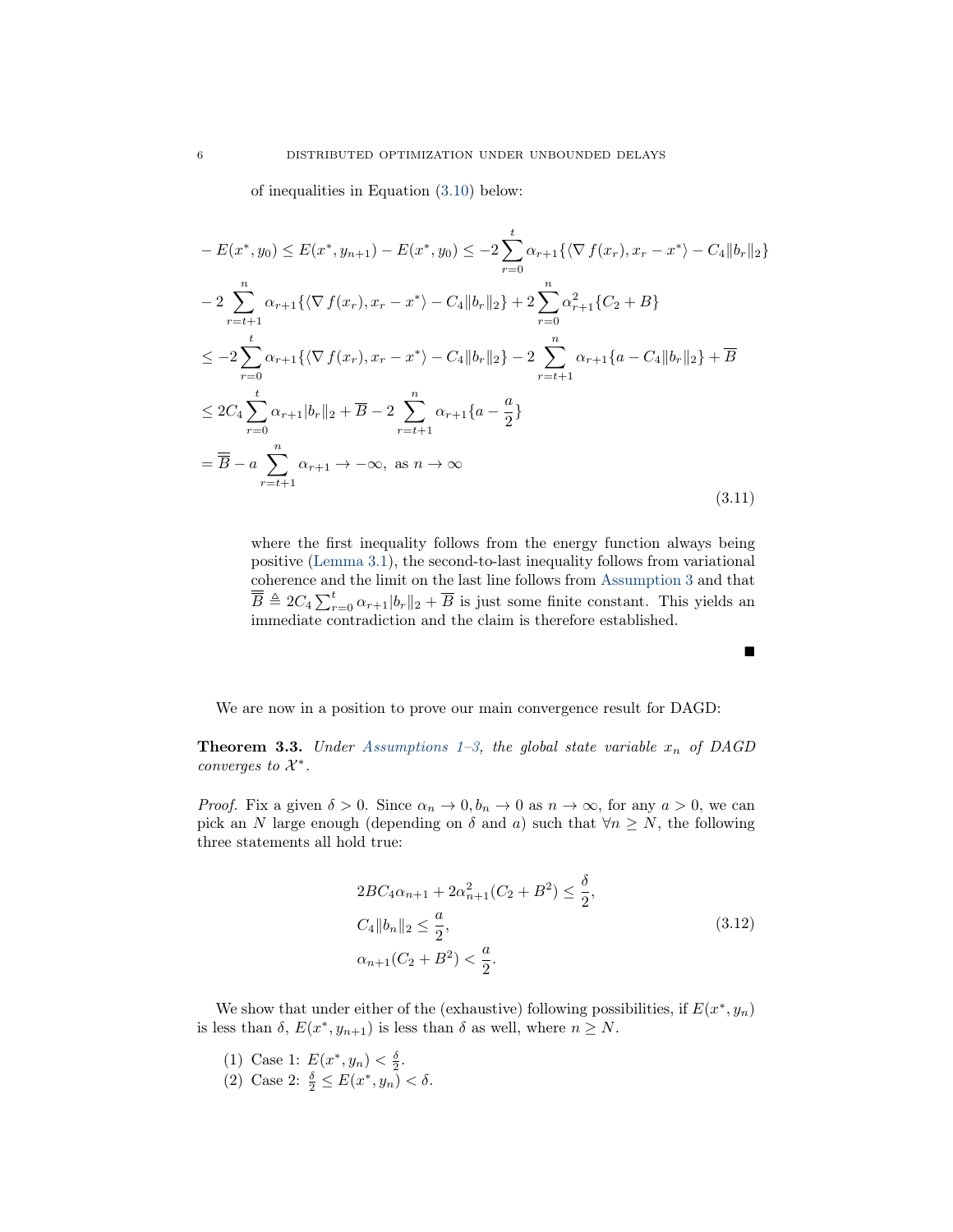Under Case 1, it follows from Equation (3.9):  
\n
$$
E(x^*, y_{n+1}) - E(x^*, y_n) \le -2\alpha_{n+1} \langle \nabla f(x_n) + b_n, x_n - x^* \rangle + \alpha_{n+1}^2 || \nabla f(x_n) + b_n||_2^2
$$
\n
$$
\le -2\alpha_{n+1} \langle b_n, x_n - x^* \rangle + \alpha_{n+1}^2 || \nabla f(x_n) + b_n||_2^2
$$
\n
$$
\le 2\alpha_{n+1} ||b_n||_2 ||x_n - x^*||_2 + 2\alpha_{n+1}^2 (C_2 + B^2)
$$
\n
$$
\le 2BC_4\alpha_{n+1} + 2\alpha_{n+1}^2 (C_2 + B^2)
$$
\n
$$
\le \frac{\delta}{2},
$$
\n(3.13)

where the second inequality follows from variational coherence. This then implies that  $E(x^*, y_{n+1}) \le E(x^*, y_n) + \frac{\delta}{2} < \delta$ .

Under Case 2, Eq.  $(3.9)$  readily yields:

$$
E(x^*, y_{n+1}) - E(x^*, y_n) \le -2\alpha_{n+1}\langle \nabla f(x_n) + b_n, x_n - x^* \rangle + \alpha_{n+1}^2 \|\nabla f(x_n) + b_n\|_2^2
$$
  
\n
$$
= -2\alpha_{n+1}\langle \nabla f(x_n), x_n - x^* \rangle - 2\alpha_{n+1}\langle b_n, x_n - x^* \rangle + \alpha_{n+1}^2 \|\nabla f(x_n) + b_n\|_2^2
$$
  
\n
$$
\le -2\alpha_{n+1}a + 2\alpha_{n+1} \|b_n\|_2 \|x_n - x^*\|_2 + 2\alpha_{n+1}^2 (C_2 + B^2)
$$
  
\n
$$
\le -2\alpha_{n+1} \Big\{ a - C_4 \|b_n\|_2 - \alpha_{n+1} (C_2 + B^2) \Big\}
$$
  
\n
$$
\le -2\alpha_{n+1} \Big\{ a - \frac{a}{2} - \alpha_{n+1} (C_2 + B^2) \Big\}
$$
  
\n
$$
= -2\alpha_{n+1} \Big\{ \frac{a}{2} - \alpha_{n+1} (C_2 + B^2) \Big\}
$$
  
\n
$$
< 0,
$$
\n(3.14)

where the second inequality follows from  $\langle \nabla f(x_n), x_n - x^* \rangle \ge a$  under Case  $2^3$  $2^3$ . Consequently,  $E(x^*, y_{n+1}) < E(x^*, y_n) < \delta$ .

# 4. Stochastic Convergence Analysis

### <span id="page-6-1"></span>4.1. Recurrence of DASGD.

**Proposition 4.1.** Under [Assumptions 1–](#page-0-3)[3,](#page-0-4) DAGD admits a subsequence  $X_{n_k}$  that converges to  $\mathcal{X}^*$  almost surely; concretely,  $X_{n_k} \to \mathcal{X}^*$  with probability 1 as  $k \to \infty$ .

Proof. For streamlining purposes, we break up the proof in two distinct steps below.

(1) We rewrite the gradient update in distributed asynchronous stochastic gradient descent (DASGD) as:

$$
Y_{n+1} = Y_n - \alpha_{n+1} \nabla F(X_{s(n)}, \omega_{s(n)+1})
$$
  
=  $Y_n - \alpha_{n+1} \left\{ \nabla f(X_n) + \nabla f(X_{s(n)}) - \nabla f(X_n) \right\}$   
+  $\nabla F(X_{s(n)}, \omega_{s(n)+1}) - \nabla f(X_{s(n)})$  }. (4.1)

By defining  $B_n = \nabla f(X_{s(n)}) - \nabla f(X_n)$  and  $U_{n+1} = \nabla F(X_{s(n)}, \omega_{s(n)+1}) \nabla f(X_{s(n)})$ , we can rewrite DASGD as:

$$
Y_{n+1} = Y_n - \alpha_{n+1} \{ \nabla f(X_n) + B_n + U_{n+1} \}.
$$
 (4.2)

<span id="page-6-0"></span><sup>&</sup>lt;sup>3</sup>Here *a* is a constant that only depends on *δ*: if  $E(x^*, y) \ge \frac{\delta}{2}$ , then by part 2 of [Lemma 3.1,](#page-1-0) **proj**<sub>X</sub> $(y)$  must be outside an  $\epsilon$ -neighborhood of  $x^*$ , for some  $\epsilon > 0$ . On this neighborhood, the strictly positive continuous function  $\langle \nabla f(x), x - x^* \rangle$  must achieve a minimum value  $a > 0$ .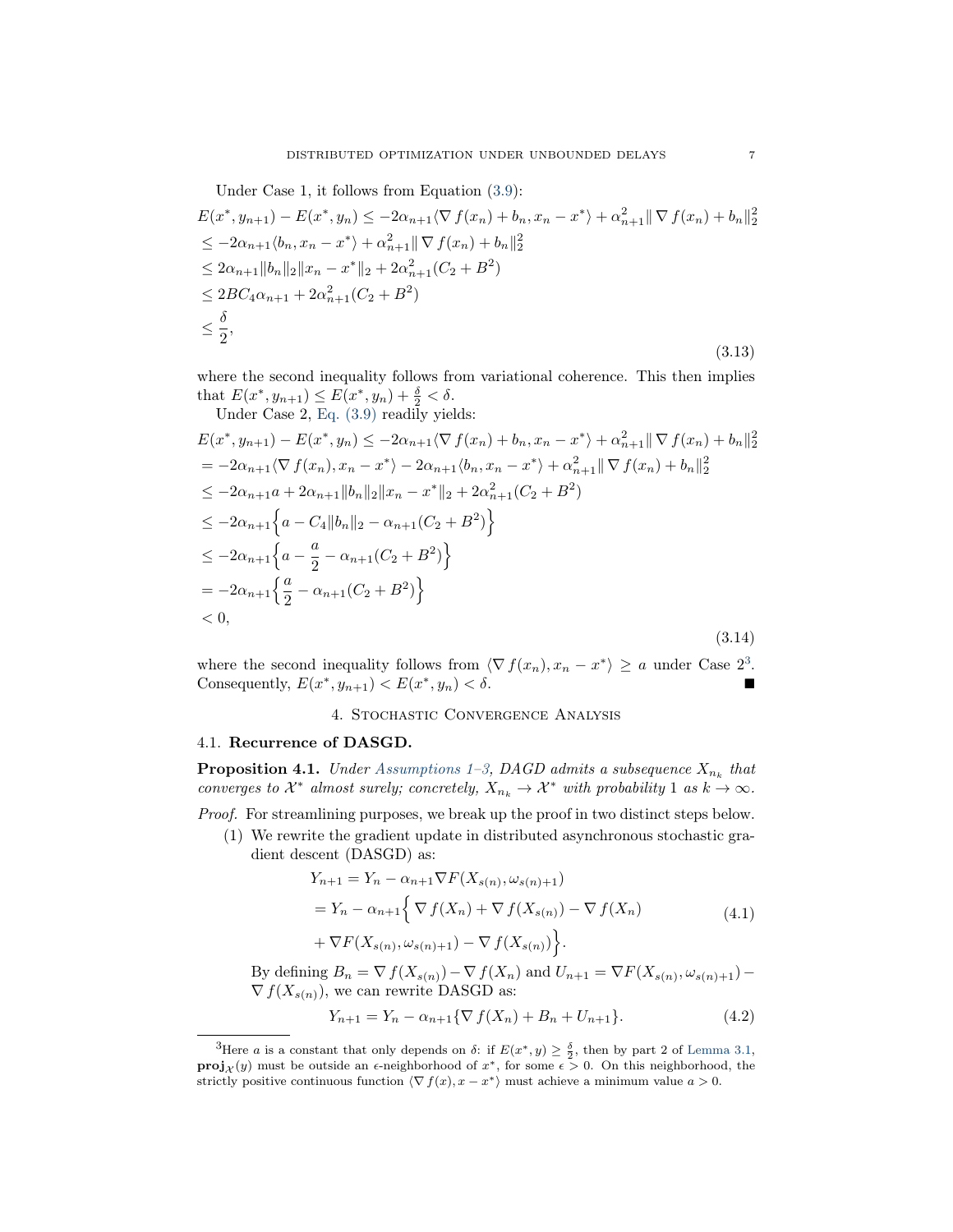We then establish the following two facts in this step. First, we verify that  $\sum_{r=0}^{n} U_{n+1}$  is a martingale adapted to  $Y_1, Y_2, \ldots, Y_{n+1}$ . Second, we show that  $\lim_{n\to\infty} ||B_n||_2 = 0, a.s..$ 

The second claim is done by first giving an upper bound on  $||B_n||_2$  by writing  $\nabla f(X_{s(n)}) - \nabla f(X_n)$  as a sum of one-step changes  $(\nabla f(X_{s(n)}) \nabla f(X_{s(n)+1}) + \nabla f(X_{s(n)+1}) - \cdots + \nabla f(X_{n-1}) - \nabla f(X_n)$  and analyzing each such successive change. We then break that upper bound into two parts, one deterministic and one stochastic. For the deterministic part, the same analysis in the proof to [Proposition 3.2](#page-2-0) yields convergence to 0. The stochastic part turns out to be the tail of a martingale. By leveraging the property of the step-size and a crucial property of martingale differences (two martingale differences at different time steps are uncorrelated), we establish that the martingale is  $L_2$ -bounded. Therefore we can apply some variant of Doob's martingale convergence theorem to establish that the martingale converges almost surely to a limiting random variable that has finite second moment (and hence almost surely finite). Consequently, writing the tail as a difference between two terms (each of which converges to the same limiting random almost surely), we know the tail converges to 0 almost surely.

To see that  $\sum_{r=0}^{n} U_{n+1}$  is a martingale adapted to  $Y_0, Y_1, \ldots, Y_{n+1}$ , first note that, by defintion,  $B_n$  is adapted to  $Y_0, Y_1, \ldots, Y_n$  (since  $X_n$  is a deterministic function of  $Y_n$ ) and  $Y_{n+1}, Y_n, B_n$  together determine  $U_{n+1}$ . We then check that their first moments are bounded:

$$
\mathbb{E}[\|\sum_{r=0}^{n} \|U_{r+1}\|_{2}] \leq \sum_{r=0}^{n} \mathbb{E}[\|U_{r+1}\|_{2}] = \sum_{r=0}^{n} \mathbb{E}[\|\nabla F(X_{s(r)}, \omega_{s(r)+1}) - \nabla f(X_{s(r)})\|_{2}] \n\leq \sum_{r=0}^{n} \left\{ \mathbb{E}[\|\nabla F(X_{s(r)}, \omega_{s(r)+1})\|_{2}] + \mathbb{E}[\|\nabla f(X_{s(r)})\|_{2}] \right\} \n\leq \sum_{r=0}^{n} \left\{ \sup_{x \in \mathcal{X}} \mathbb{E}[\|\nabla F(x, \omega)\|_{2}] + \sup_{x \in \mathcal{X}} \|\nabla f(x)\|_{2} \right\} \n= \sum_{r=0}^{n} \left\{ \sup_{x \in \mathcal{X}} \mathbb{E}[\|\nabla F(x, \omega)\|_{2}] + \sup_{x \in \mathcal{X}} \|\mathbb{E}[\nabla F(x, \omega)]\|_{2} \right\} \n\leq \sum_{r=0}^{n} 2 \sup_{x \in \mathcal{X}} \mathbb{E}[\|\nabla F(x, \omega)\|_{2}] = \sum_{r=0}^{n} 2C_{1} = 2(n+1)C_{1} < \infty,
$$
\n(4.3)

where the last inequality follows from Jensen's inequality (since  $\|\cdot\|_2$ is a convex function). Finally, the martingale property holds because:  $\mathbb{E}[\sum_{r=0}^n U_{r+1} | Y_1,\ldots,Y_{n+1}] = \mathbb{E}[\nabla F(X_{s(n)},\omega_{s(n)+1}) - \nabla f(X_{s(n)}) | Y_1,\ldots,Y_n] +$  $\sum_{r=0}^{n-1} U_{r+1} = \sum_{r=0}^{n-1} U_{r+1}.$ 

Therefore,  $\sum_{r=0}^{n} U_{r+1}$  is a martingale, and  $U_{n+1}$  is a martingale difference sequence adapted to  $Y_0, Y_1, \ldots, Y_{n+1}$ .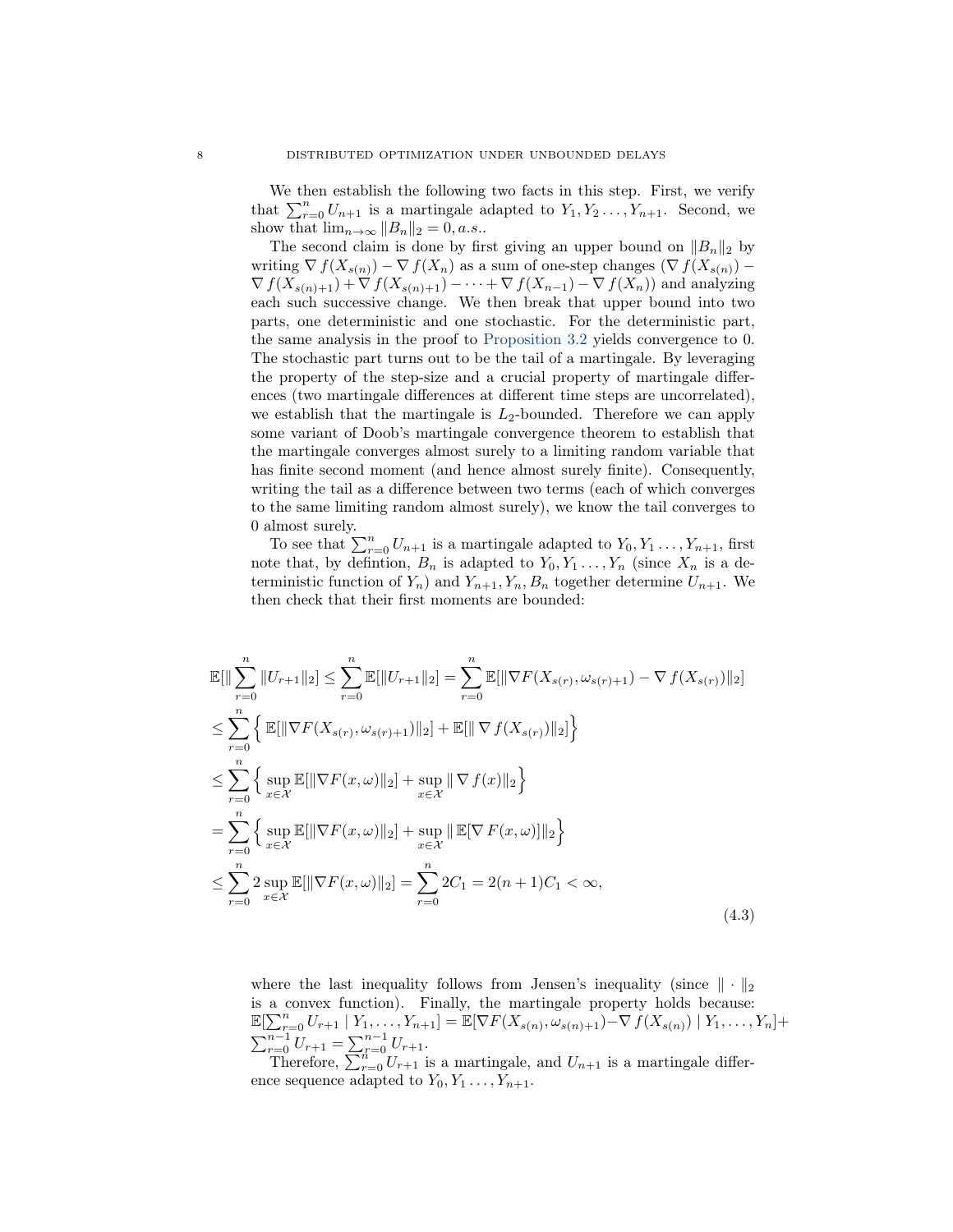Next, we show that  $\lim_{n\to\infty}||B_n||_2 = 0$ , *a.s.*. By definition, we can expand  $B_n$  as follows:

$$
||B_n||_2 = || \nabla f(X_{s(n)}) - \nabla f(X_n)||_2 \leq C_3 ||X_{s(n)} - X_n||_2 = C_3 || \mathbf{proj}_{\mathcal{X}}(Y_{s(n)}) - \mathbf{proj}_{\mathcal{X}}(Y_n)||_2
$$
  
\n
$$
\leq C_3 ||Y_{s(n)} - Y_n||_2 = C_3 ||Y_{s(n)} - Y_{s(n)+1} + Y_{s(n)+1} - Y_{s(n)+2} + \dots + Y_{n-1} - Y_n||_2
$$
  
\n
$$
= C_3 || \sum_{r=s(n)}^{n-1} \alpha_{r+1} \{ Y_r - Y_{r+1} \} ||_2 = C_3 || \sum_{r=s(n)}^{n-1} \alpha_{r+1} \nabla F(X_{s(r)}, \omega_{s(r)+1}) ||_2
$$
  
\n
$$
= C_3 || \sum_{r=s(n)}^{n-1} \alpha_{r+1} \{ \nabla f(X_{s(r)}) + \nabla F(X_{s(r)}, \omega_{s(r)+1}) - \nabla f(X_{s(r)}) \} ||_2
$$
  
\n
$$
= C_3 || \sum_{r=s(n)}^{n-1} \alpha_{r+1} \nabla f(X_{s(r)}) + \sum_{r=s(n)}^{n-1} \alpha_{r+1} U_{r+1} ||_2
$$
  
\n
$$
\leq C_3 \sum_{r=s(n)}^{n-1} \alpha_{r+1} || \nabla f(X_{s(r)}) ||_2 + C_3 || \sum_{r=s(n)}^{n-1} \alpha_{r+1} U_{r+1} ||_2
$$
  
\n
$$
\leq C_3 C_1 \sum_{r=s(n)}^{n-1} \alpha_{r+1} + C_3 || \sum_{r=s(n)}^{n-1} \alpha_{r+1} U_{r+1} ||_2
$$
  
\n
$$
= C_3 C_1 \sum_{r=s(n)}^{n-1} \alpha_{r+1} + C_3 || \sum_{r=0}^{n-1} \alpha_{r+1} U_{r+1} - \sum_{r=0}^{s(n)-1} \alpha_{r+1} U_{r+1} ||_2,
$$
 (4.4)

where the first inequality follows from  $\nabla f$  being Liptichz-continuous (As-sumption [3\)](#page-0-5) and the second inequality follows from  $\text{proj}_{\mathcal{X}}$  is a non-expansive map.

By the same analysis as in the deterministic case, the first part of the last line of Equation [\(4.4\)](#page-8-0) converges to 0 (under each one of the three conditions on step-size and delays):

<span id="page-8-1"></span><span id="page-8-0"></span>
$$
\lim_{n \to \infty} C_3 C_1 \sum_{r=s(n)}^{n-1} \alpha_{r+1} = 0.
$$
\n(4.5)

We then analyze the limit of  $\|\sum_{r=0}^{n-1} \alpha_{r+1} U_{r+1} - \sum_{r=0}^{s(n)-1} \alpha_{r+1} U_{r+1}\|_2$ . Define:

$$
M_n = \sum_{r=0}^{n-1} \alpha_{r+1} U_{r+1}.
$$

Since  $U_{r+1}$ 's are martingale differences,  $M_n$  is a martingale. Further, in each of the three conditions,  $\sum_{n=1}^{\infty} \alpha_n^2 < \infty$ . This implies that  $M_n$  is an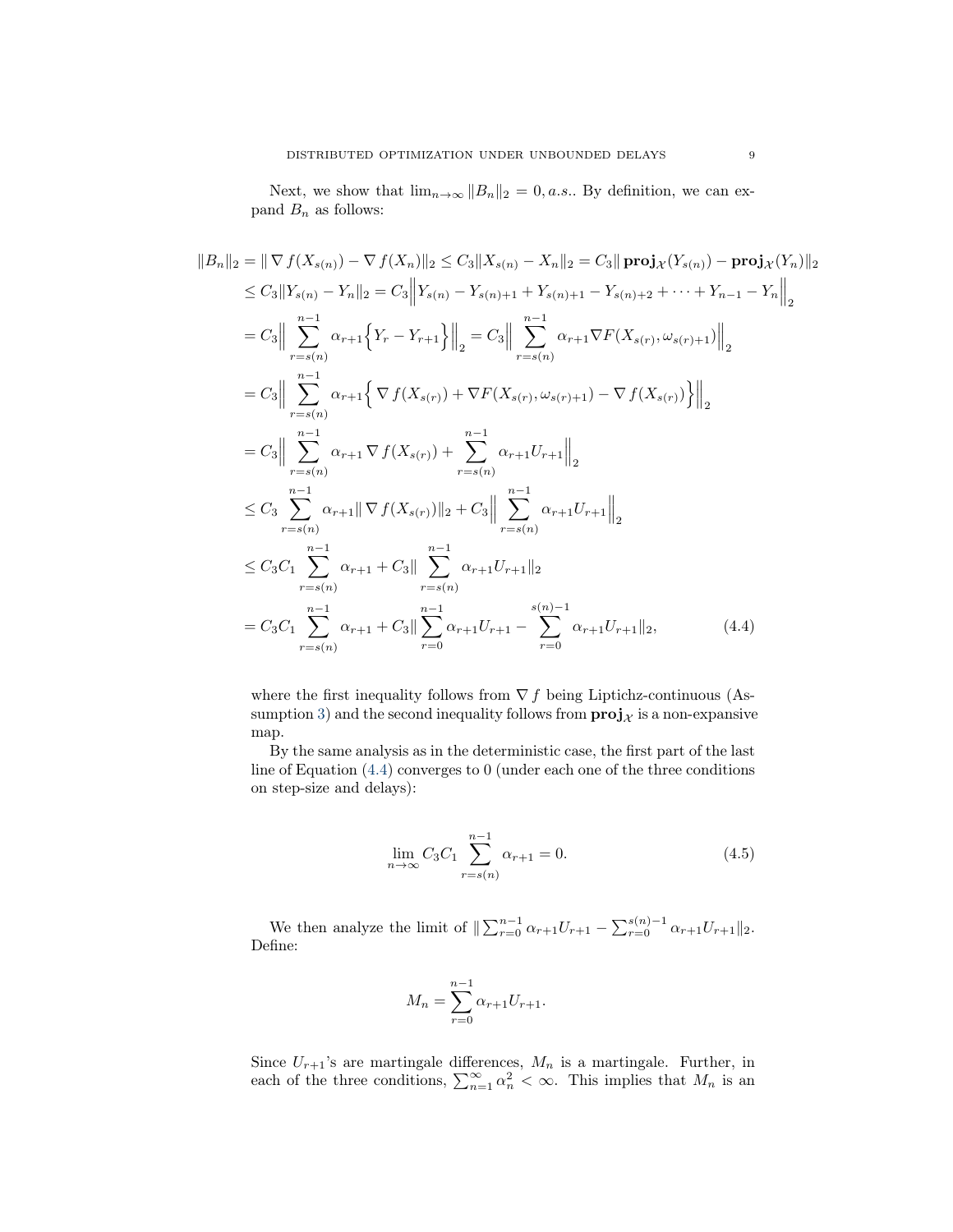$L_2$ -bounded martingale because:

<span id="page-9-0"></span>
$$
\sup_{n} \mathbb{E}[\|M_{n}\|_{2}^{2}] = \sup_{n} \mathbb{E}[\left\|\sum_{r=0}^{n-1} \alpha_{r+1} U_{r+1}\right\|_{2}^{2}] = \sup_{n} \mathbb{E}[\langle \sum_{r=0}^{n-1} \alpha_{r+1} U_{r+1}, \sum_{r=0}^{n-1} \alpha_{r+1} U_{r+1}\rangle]
$$
  
\n
$$
= \sup_{n} \mathbb{E}[\sum_{i,j} \langle \alpha_{i+1} U_{i+1}, \alpha_{j+1} U_{j+1}\rangle] = \sup_{n} \sum_{r=0}^{n-1} \mathbb{E}[\langle \alpha_{r+1} U_{r+1}, \alpha_{r+1} U_{r+1}\rangle]
$$
  
\n
$$
= \sup_{n} \sum_{r=0}^{n-1} \alpha_{r+1}^{2} \mathbb{E}[\|U_{r+1}\|_{2}^{2}] \le \sup_{n} 4C_{2} \sum_{r=0}^{n-1} \alpha_{r+1}^{2} \le 4C_{2} \sum_{r=0}^{\infty} \alpha_{r+1}^{2} < \infty,
$$
\n(4.6)

where the last inequality in the second line follows from the martingale property as follows:

$$
\mathbb{E}[\langle \alpha_{i+1} U_{i+1}, \alpha_{j+1} U_{j+1} \rangle] = \alpha_{i+1} \alpha_{j+1} \mathbb{E}[\langle U_{i+1}, U_{j+1} \rangle]
$$
  
\n
$$
= \alpha_{i+1} \alpha_{j+1} \mathbb{E}[\mathbb{E}[\langle U_{i+1}, U_{j+1} \rangle | Y_0, Y_1, \dots, Y_{i+1}]]
$$
  
\n
$$
= \alpha_{i+1} \alpha_{j+1} \mathbb{E}[\langle U_{i+1}, \mathbb{E}[U_{j+1} | Y_0, Y_1, \dots, Y_{i+1}] \rangle] = \alpha_{i+1} \alpha_{j+1} \mathbb{E}[\langle U_{i+1}, 0 \rangle] = 0,
$$
\n(4.7)

where the second equality follows from the tower property (and without loss of generality, we have assumed  $i < j$ , the third equality follows from  $U_{i+1}$ is adapted to  $Y_0, Y_1, \ldots, Y_{i+1}$  and the second-to-last equality follows from  $U_{n+1}$  is a martingale difference. Consequently, all the cross terms in the second line of Equation [\(4.6\)](#page-9-0) are 0. Therefore, by [Lemma 1.2,](#page-0-6) by taking  $p =$  $2 \lim_{n \to \infty} M_n = M_\infty$ , a.s., where  $M_\infty$  has finite second-moment. Further, since in all three cases  $s(n) \to \infty$  as  $n \to \infty$  (because there is at most a polynomial lag between  $s(n)$  and n), we have  $\lim_{n\to\infty} M_{s(n)} = M_{\infty}$ , a.s.. Therefore

$$
\lim_{n \to \infty} \left\{ \sum_{r=0}^{n-1} \alpha_{r+1} U_{r+1} - \sum_{r=0}^{s(n)-1} \alpha_{r+1} U_{r+1} \right\} = \lim_{n \to \infty} \left\{ M_n - M_{s(n)} \right\} = 0, \text{ a.s.},
$$

thereby implying:

<span id="page-9-1"></span>
$$
\lim_{n \to \infty} C_3 \left\| \sum_{r=0}^{n-1} \alpha_{r+1} U_{r+1} - \sum_{r=0}^{s(n)-1} \alpha_{r+1} U_{r+1} \right\|_2 = 0.
$$
 (4.8)

Combining Equation [\(4.5\)](#page-8-1) and Equation [\(4.8\)](#page-9-1) yields  $\lim_{n\to\infty}||B_n||_2$  =  $0, a.s..$ 

(2) The full DASGD update is then:

$$
X_n = \mathbf{proj}_{\mathcal{X}}(Y_n) \tag{4.9}
$$

$$
Y_{n+1} = Y_n - \alpha_{n+1} \{ \nabla f(X_n) + B_n + U_{n+1} \}.
$$
\n(4.10)

Similar to the deterministic case before, we again bound the one-step change of the energy function  $E(X^*, Y_{n+1}) - E(X^*, Y_n)$  and then telescope the differences. The two distinctions from the determinstic case are: 1) Everything is now a random variable. 2) We have three terms: in addition to  $B_n$ , we also have a martingale term  $U_{n+1}$ . Since  $B_n$  converges to 0 almost surely (as shown in the previous step), its effect is the same as  $b_n$  in the deterministic case. Futher, the analysis utilizes law of large numbers for martingale as well as Doob's martingale convergence theorem to bound the effect of the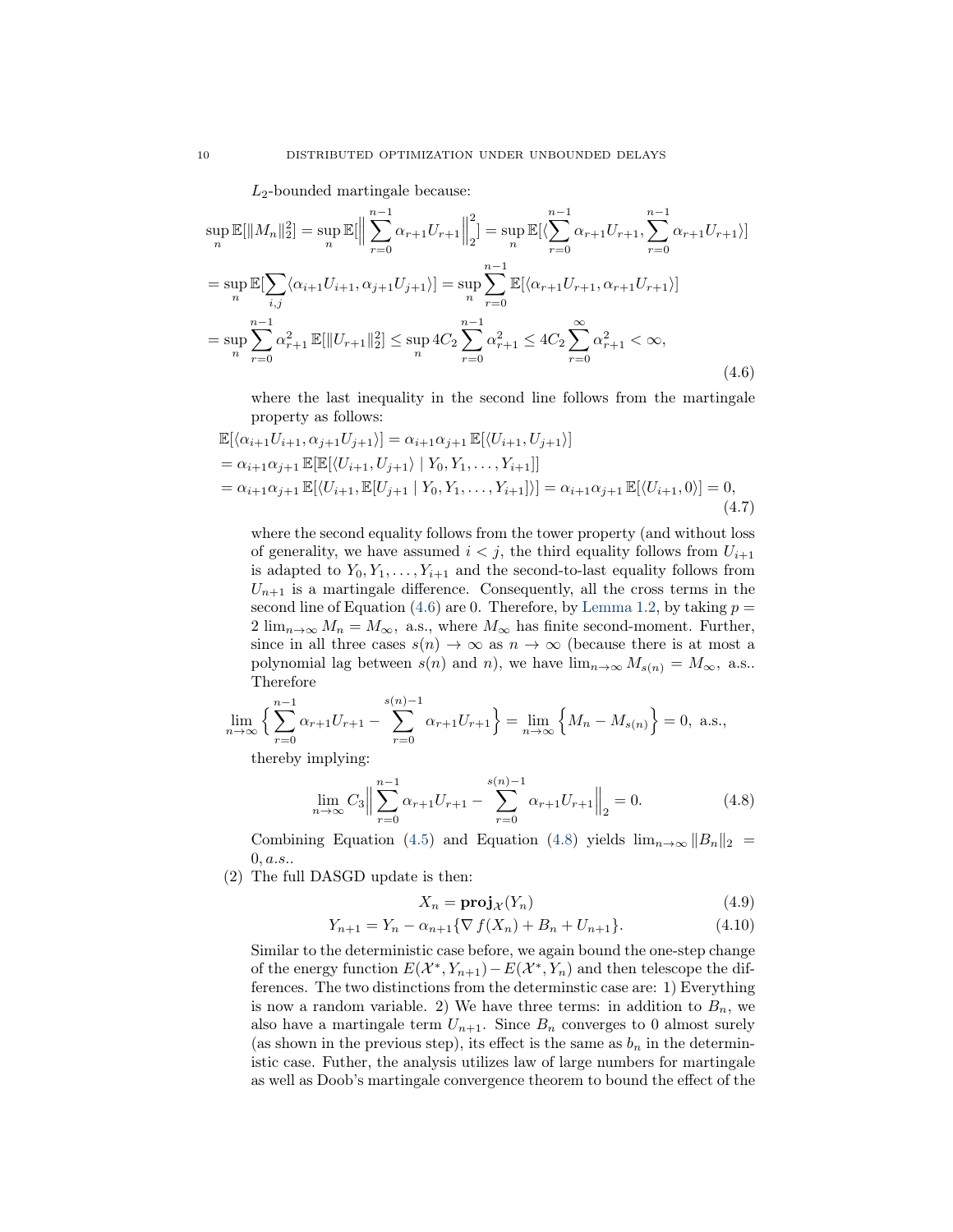various martingale terms and to establish that the final dominating term is still the same term as in the deterministic case: a term that converges to  $-\infty$  (which generates a contradiction since the energy function is always positive) unless a subsequence  $X_{n_k}$  converges almost surely to  $\mathcal{X}^*$ .

Similar to Equation [\(3.9\)](#page-4-1), we now have:

<span id="page-10-0"></span>
$$
E(x^*, Y_{n+1}) - E(x^*, Y_n) \le -2\alpha_{n+1} \langle \nabla f(X_n) + B_n + U_{n+1}, X_n - x^* \rangle + ||Y_n - Y_{n+1}||_2^2
$$
  
=  $-2\alpha_{n+1} \langle \nabla f(X_n) + B_n + U_{n+1}, X_n - x^* \rangle + \alpha_{n+1}^2 || \nabla f(X_n) + B_n + U_{n+1}||_2^2$   
 $\le -2\alpha_{n+1} \langle \nabla f(X_n) + B_n + U_{n+1}, X_n - x^* \rangle + 3\alpha_{n+1}^2 \{ || \nabla f(X_n)||_2^2 + ||B_n||_2^2 + ||U_{n+1}||_2^2 \}$   
 $\le -2\alpha_{n+1} \langle \nabla f(X_n) + B_n + U_{n+1}, X_n - x^* \rangle + 3\alpha_{n+1}^2 \{ C_2 + ||B_n||_2^2 + ||U_{n+1}||_2^2 \}.$   
(4.11)

For contradiction purposes assume  $X_n$  enters  $\mathcal{N}(x^*, \epsilon)$  only a finite number of times with positive probability. By starting the sequence at a later index if necessary, we can without loss of generality  $X_n$  never enters  $\mathcal{N}(x^*, \epsilon)$ with positive probability. Then on this event (of  $X_n$  never enters  $\mathcal{N}(x^*, \epsilon)$ ), we have  $\langle \nabla f(X_n), X_n - x^* \rangle \ge a > 0$  as before. Telescoping Equation [\(4.11\)](#page-10-0) then yields:

<span id="page-10-1"></span>
$$
-\infty < -E(x^*, Y_0) \le E(x^*, Y_{n+1}) - E(x^*, Y_0) = \sum_{r=0}^n \{E(x^*, Y_{r+1}) - E(x^*, Y_r)\}
$$
  
\n
$$
\le -2 \sum_{r=0}^n \alpha_{n+1} \langle \nabla f(X_n) + B_n + U_{n+1}, X_n - x^* \rangle + 3 \sum_{r=0}^n \alpha_{n+1}^2 \{ C_2 + ||B_n||_2^2 + ||U_{n+1}||_2^2 \}
$$
  
\n
$$
\le -2 \sum_{r=0}^n \alpha_{n+1} \{ a + \langle B_n + U_{n+1}, X_n - x^* \rangle \} + 3 \sum_{r=0}^n \alpha_{n+1}^2 \{ C_2 + ||B_n||_2^2 + ||U_{n+1}||_2^2 \}
$$
  
\n
$$
\to -\infty \text{ a.s. as } n \to \infty.
$$
\n(4.12)

We justify the last-line limit of Equation [\(4.12\)](#page-10-1) by looking at each of its components in turn:

(a) Since 
$$
\sum_{r=0}^{n} \alpha_{n+1}^2 < \infty
$$
, and  $\lim_{n \to \infty} ||B_n||_2^2 = 0$ , a.s., we have  $3 \sum_{r=0}^{\infty} \alpha_{n+1}^2 \left\{ C_2 + ||B_n||_2^2 \right\} = C$ , a.s., for some constant  $C < \infty$ .  
\n(b)  $\sum_{r=0}^{n} \alpha_{n+1}^2 ||U_{n+1}||_2^2$  is submartingale that is  $L_1$  bounded since:  
\n $\sup_n \mathbb{E}[\sum_{r=0}^{n} \alpha_{n+1}^2 ||U_{n+1}||_2^2] \le \sup_n \sum_{r=0}^{n} \alpha_{n+1}^2 \mathbb{E}[\|U_{n+1}\|_2^2] \le \sup_n \sum_{r=0}^{n} \alpha_{n+1}^2 \mathbb{E}[\|U_{n+1}\|_2^2]$   
\n $\le 2 \sup_n \sum_{r=0}^{n} \alpha_{n+1}^2 \left\{ \mathbb{E}[\|\nabla f(X_n)\|_2^2] + \mathbb{E}[\|\nabla F(X_n, \omega_{n+1})\|_2^2] \right\}$   
\n $\le 2 \sup_n \sum_{r=0}^{n} 2C_2 \alpha_{n+1}^2 < \infty$ .  
\n(4.13)

Consequently, by martingale convergence theorem [\(Lemma 1.2](#page-0-6) by taking  $p = 1$ ,  $3 \sum_{r=0}^{n} \alpha_{n+1}^2 ||U_{n+1}||_2^2 \rightarrow R$ , a.s., for some random variable R that is almost surely finite (in fact  $\mathbb{E}||R|| < \infty$ ).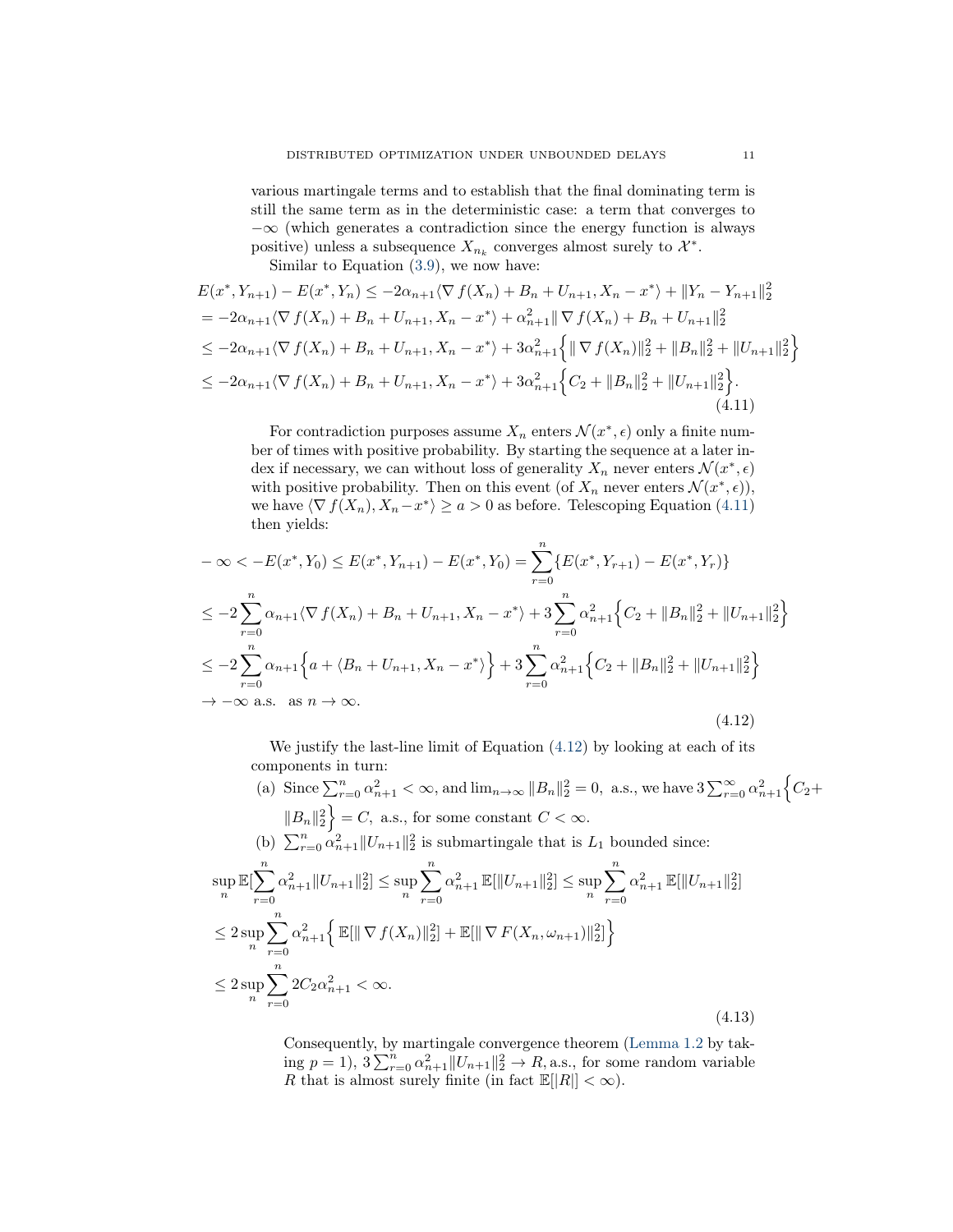(c) Since  $||B_n||_2$  converges to 0 almost surely, its average also converges to 0 almost surely:

$$
\sum_{n=0}^{\infty} \frac{\alpha_{n+1} \|B_n\|_2}{\sum_{r=1}^n \alpha_{r+1}} = 0, \text{ a.s.},
$$

there by implying that

$$
\sum_{n=0}^{\infty} \frac{\alpha_{n+1} \langle B_n, X_n - x^* \rangle}{\sum_{r=1}^{n} \alpha_{r+1}} = 0, \text{ a.s.},
$$

since  $|\langle B_n, X_n - x^* \rangle| \le ||B_n||_2 ||X_n - x^*||_2 \le C_4 ||B_n||_2$ . In addition,  $\langle U_{n+1}, X_n - x^* \rangle$  is a martingale difference that is  $L_1$ bounded (because  $\mathbb{E}[\|\langle U_{n+1}, X_n - x^* \rangle\|_2^2] \leq \mathbb{E}[\|U_{n+1}\|_2^2 \|X_n - x^*\|_2^2] \leq$  $C_4 \mathbb{E}[\|U_{n+1}\|_2^2] \leq 4C_4C_2 < \infty$ , law of large number therefore implies:  $\sum_{n=0}^{\infty} \frac{\alpha_{n+1} \langle U_{n+1}, X_n - x^* \rangle}{\sum_{r=1}^n \alpha_{r+1}}$  $\Sigma$  $\frac{\sum_{n+1}^{\infty} X_n - x^*}{n^2} = 0$ , a.s. Combining the above two limits, we have

$$
\lim_{n \to \infty} \frac{\sum_{r=0}^{n} \alpha_{n+1} \langle B_n + U_{n+1}, X_n - x^* \rangle}{\sum_{r=0}^{n} \alpha_{r+1}} = 0, \text{ a.s.}
$$
\n
$$
\text{Consequently, } -\sum_{r=0}^{n} \alpha_{n+1} \left\{ a + \langle B_n + U_{n+1}, X_n - x^* \rangle \right\} = -\left\{ \sum_{r=0}^{n} \alpha_{n+1} \right\} \left\{ a + \frac{\sum_{r=0}^{n} \alpha_{n+1} \langle B_n + U_{n+1}, X_n - x^* \rangle}{\sum_{r=0}^{n} \alpha_{r+1}} \right\} \to -\infty, \text{ as } n \to -\infty.
$$

# 4.2. ODE Approximation of DASGD.

<span id="page-11-0"></span>Lemma 4.2. Fix any  $\delta > 0$ .

- (1) If  $\text{proj}_{\mathcal{X}}(P(t, y)) \notin \mathcal{X}^*$ , then  $E(\mathcal{X}^*, P(t, y))$  is a strictly decreasing function in t for every  $y \in \mathbb{R}^d$ .
- (2) There exists some time constant  $T(\delta) > 0$  such that  $\sup_{y \in \mathbb{R}^d : E(x^*, y) > \frac{\delta}{2}} E(x^*, P(t, y))$  $E(x^*, y) < \frac{\delta}{2}$ ,  $\forall t > T(\delta)$ .

Proof. The first claim follows by computing the derivative of the energy function with respect to time (for notational simplicity, here we just use  $y(t)$  to denote  $P(t, y)$ :

$$
\frac{d}{dt}E(x^*, y(t)) = \frac{d}{dt}\Big\{\|x^*\|^2 - \|\mathbf{proj}_X(y(t))\|^2 + 2\langle y(t), \mathbf{proj}_X(y(t)) - x^*\rangle\Big\}
$$
\n
$$
= \frac{d}{dt}\Big\{-\|\mathbf{proj}_X(y(t)) - y(t)\|^2 + \|y(t)\|^2 + 2\langle y(t), -x^*\rangle\Big\}
$$
\n
$$
= 2\langle \dot{y}(t), \mathbf{proj}_X(y(t)) - y(t)\rangle + 2\langle y(t), \dot{y}(t)\rangle + 2\langle \dot{y}(t), -x^*\rangle\Big\}
$$
\n
$$
= -2\langle \nabla f(x(t)), x(t) - y(t)\rangle - 2\langle \nabla f(x(t)), y(t)\rangle - 2\langle \nabla f(x(t)), -x^*\rangle\Big\}
$$
\n
$$
= -\langle \nabla f(x(t)), x(t) - x^*\rangle \le 0,
$$
\n
$$
(4.14)
$$

where the last inequality is strict unless  $proj_{\mathcal{X}}(y(t)) = x(t) = x^*$  (or  $x(t) \in \mathcal{X}^*$ in the set case). Note that even though  $\mathbf{proj}_{\mathcal{X}}(y(t)) - y(t)$  is not differentiable,  $\|\operatorname{proj}_{\mathcal{X}}(y(t)) - y(t)\|_2^2$  is; and in computing its derivative, we applied the envelope theorem.

For the second claim, consider any y that satisfies  $E(x^*, P(t,y)) > \frac{\delta}{2}$ . Then by the monotonicity property in the first part of the lemma, it follows that  $\overline{E}(x^*, P(s,y)) >$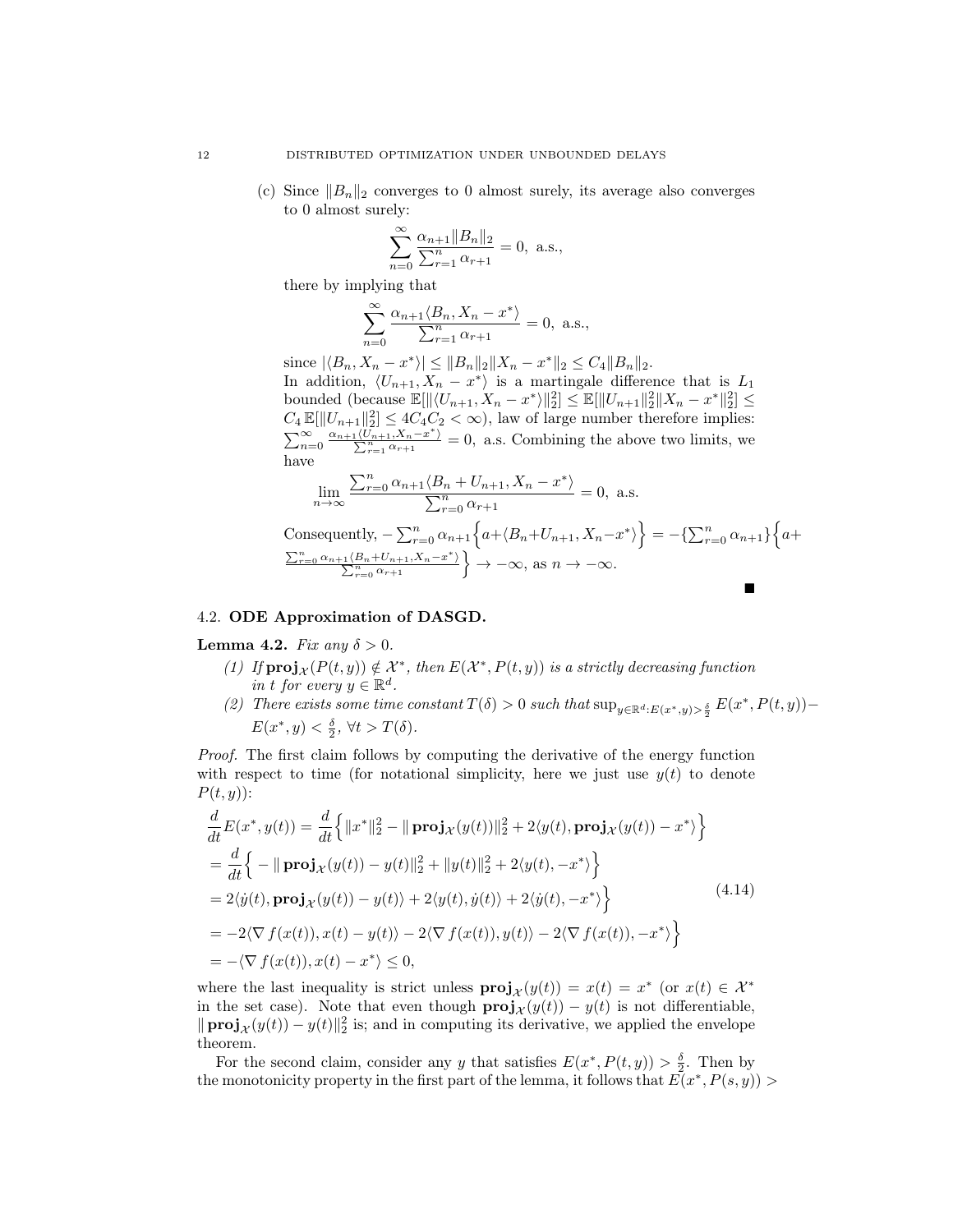$\frac{\delta}{2}$ ,  $\forall 0 \leq s \leq t$ . This means that there exists some positive constant  $a(\delta)$  such that  $\forall 0 \leq s \leq t$ :

<span id="page-12-0"></span>
$$
\frac{d}{ds}E(x^*, P(s,y)) = -\langle \nabla f(x(s)), x(s) - x^* \rangle \le -a(\delta). \tag{4.15}
$$

Consequently, pick  $T(\delta) = \frac{\delta}{2a(\delta)}$ , Equation [\(4.15\)](#page-12-0) implies that for any  $t > T(\delta)$ :

<span id="page-12-1"></span>
$$
E(x^*, P(t, y)) \le E(x^*, P(T(\delta), y)) \le E(x^*, y) - T(\delta)a(\delta) \le E(x^*, y) - \frac{\delta}{2}.
$$
 (4.16)

Since Equation [4.16](#page-12-1) is true for any y, taking sup over y establishes the claim.

4.3. Main Convergence Result. For convenience, we restate here the convergence result we wish to prove:

**Theorem 4.3.** Under [Assumptions 1–](#page-0-3)[3,](#page-0-4) the global state variable  $X_n$  of DASGD converges to  $\mathcal{X}^*$  with probability 1.

Proof. We again give the outline of the main strategy of the proof. By [Proposi](#page-6-1)[tion 4.1,](#page-6-1)  $Y_n$  will get arbitrarily close to  $\mathcal{X}^*$  infinitely often. It then suffices to show that, after long enough iterations, if  $Y_n$  ever gets  $\epsilon$ -close to  $\mathcal{X}^*$ , all the ensuing iterates will be  $\epsilon$ -close to  $\mathcal{X}^*$  almost surely.

The way we show this "trapping" property is to use the energy function. Specifically, we consider  $E(x^*, A(t))$  and show that no matter how small  $\epsilon$  is, for all sufficiently large t, if  $E(x^*, A(t_0))$  is less than  $\epsilon$  for some  $t_0$ , then  $E(x^*, A(t)) < \epsilon, \forall t > t_0$ . This would then complete the proof because  $A(t)$  actually contains all the DASGD iterates, and hence if  $E(x^*, A(t)) < \epsilon, \forall t > t_0$ , then  $E(x^*, Y_n) < \epsilon$  for all sufficiently large n. Furthermore, since  $A(t)$  contains all the iterates, the hypothesis that " if  $E(x^*, A(t_0))$  is less than  $\epsilon$  for some  $t_0$ " will be satisfied due to [Proposition 4.1.](#page-6-1)

We expand on one more layer of detail and defer the rest into appendix. To obtain control  $E(x^*, A(t))$ , we control two things: the energy on the ODE path  $E(x^*, P(t, y))$  and the discrepancy between  $E(x^*, P(t, y))$  and  $E(x^*, A(t))$ . The former can be made arbitrarily small as a result of [Lemma 4.2](#page-11-0) (we have a direct handle on how the ODE path would behave). The latter can also be made arbitrarily small since  $A(t)$  is an asymptotic pseudotrajectory for P, the two paths are close. Therefore, the discrepancy between  $E(x^*, P)$  and  $E(x^*, A)$  should also be vanishingly small. Consequently, since  $E(x^*, A(t)) = E(x^*, P(t, y)) + \{E(x^*, A(t)) E(x^*, P(t, y))$ , and both terms on the right can be made arbitrarily small, so can  $E(x^*, A(t))$  be made arbitrarily small.

We now flesh out more details of the proof. Fix any  $\epsilon > 0$ . Since  $A(t)$  is an asymptotic pseudotrajectory for  $P$ , we have:

$$
\lim_{t \to \infty} \sup_{0 \le h \le T} ||Y(t+h) - P(h, Y(t))||_2 = 0.
$$
\n(4.17)

Consequently, for any  $\delta > 0$ , there exists some  $\tau(\delta, T)$  such that  $||Y(t + h) P(h, Y(t))\|_{2} < \delta$  for all  $t \geq \tau$  and all  $h \in [0, T]$ . We therefore have the following chain of inequalities:

 $-$  ∗ ∗  $-$  ∗

$$
E(x^*, A(t+h)) = E(x^*, P(h, A(t)) + A(t+h) - P(h, A(t))) \qquad (4.18)
$$
  
\n
$$
\leq E(x^*, P(h, A(t))) + \langle A(t+h) - P(h, A(t)), \mathbf{proj}_{\mathcal{X}}(P(h, A(t))) - x^* \rangle + \frac{1}{2} ||A(t+h) - P(h, A(t))||_2^2
$$
  
\n
$$
\leq E(x^*, P(h, A(t))) + C_4 \delta + \frac{1}{2} \delta^2 = E(x^*, P(h, A(t))) + \frac{\varepsilon}{2}, \qquad (4.19)
$$